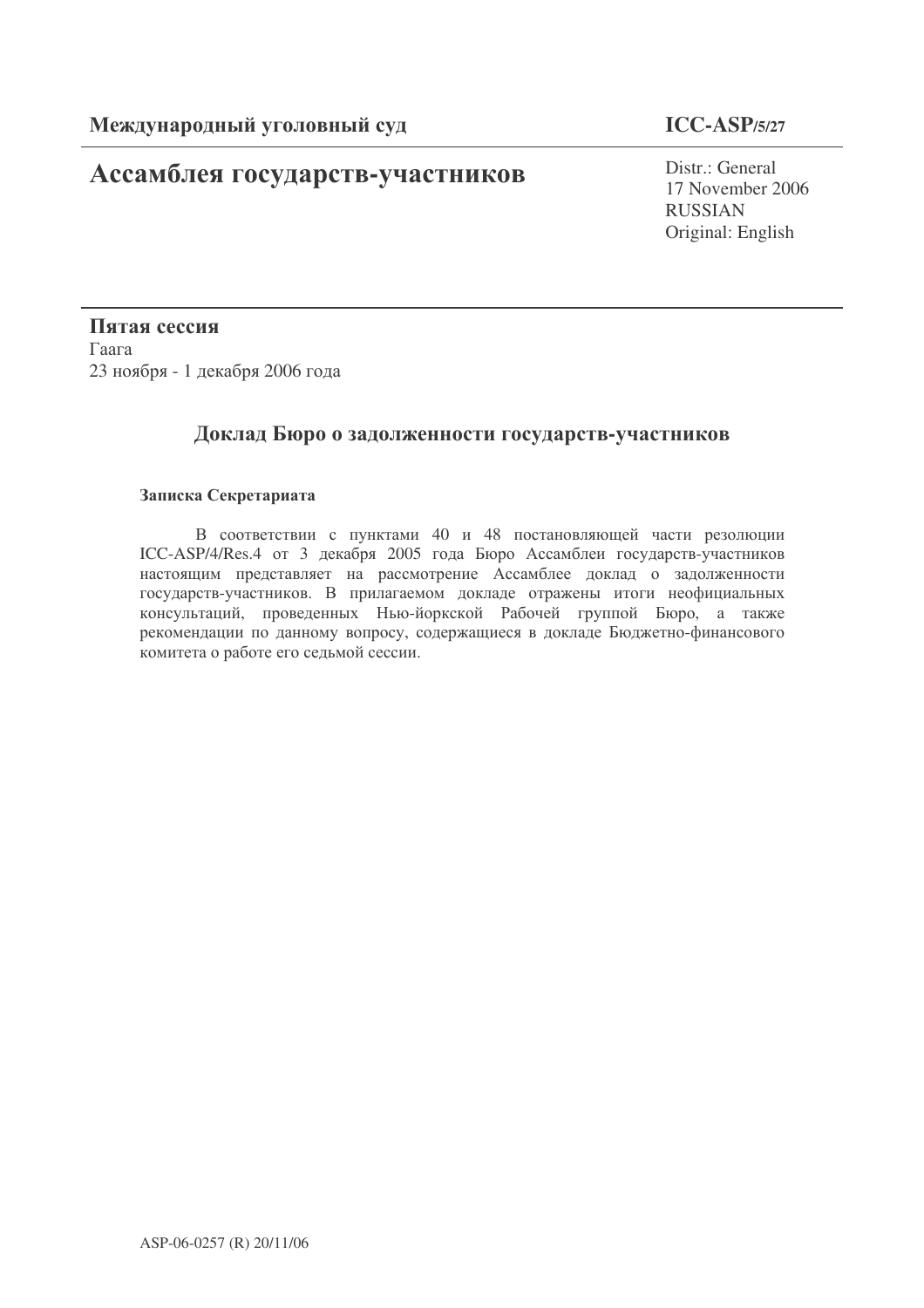### Доклад Бюро о задолженности государств-участников

 $1<sup>1</sup>$ В декабре 2004 года Бюро Ассамблеи государств-участников Римского статута Международного уголовного суда («Бюро») постановило учредить две постоянных рабочих группы - одну в Гааге, а другую в Нью-Йорке - в соответствии с резолюцией ICC-ASP/3/Res.8, принятой Ассамблеей на ее третьей сессии. Первый доклад Бюро по вопросу о задолженности (ICC-ASP/4/14) был принят на четвертой сессии Ассамблеи государств-участников («Ассамблея»).

В резолюции ICC-ASP/4/Res.4, принятой Ассамблеей на ее четвертой сессии,  $2.$ Бюро предлагается доложить пятой сессии Ассамблеи государств-участников о положении дел с задолженностью по взносам, в том числе, по мере необходимости, о предложениях относительно мер содействия своевременной, полной и безусловной выплате начисленных взносов и авансов на покрытие расходов Суда (пункт 40). В ней также содержится просьба к Бюро принять руководящие принципы представления локументации Ассамблее (со ссылкой на просьбы о предоставлении исключения в соответствии с пунктом 8 статьи 112 Римского статута) и препроводить их Суду (пункт 48).

 $\overline{3}$ . В апреле 2006 года координатор Нью-йоркской рабочей группы, Его Превосходительство, посол Аллиоайга Фетури Элисая (Самоа) назначил г-на Марко Раковеца (Словения) координатором по вопросам, переданным на рассмотрение Рабочей группе. В настоящем докладе отражены итоги консультаций, проведенных координатором по двум вышеупомянутым вопросам.

 $\overline{4}$ . В июне-августе 2006 года координатор провел ряд неофициальных консультаций с экспертами Секретариата Суда, Секретариата Ассамблеи и Бюджетнофинансового комитета («Комитет») по вопросам, касающимся финансов и взносов. Он связывался также с конкретными государствами-участниками Римского статута и встречался с представителями Коалиции в поддержку Международного уголовного суда. Кроме того, он имел возможность побеседовать с Секретарем Комитета Организации Объединенных Наций по взносам и обсудить опыт Организации Объединенных Наций в решении вопросов задолженности.

 $5<sub>1</sub>$ Координатор провел два совещания с заинтересованными государствамиучастниками в Нью-Йорке 27 июля и 3 августа 2006 года. Затем постоянным представительствам всех государств-участников при Организации Объединенных Наций в Нью-Йорке был направлен обновленный проект доклада с просьбой представить замечания до 9 августа 2006 года.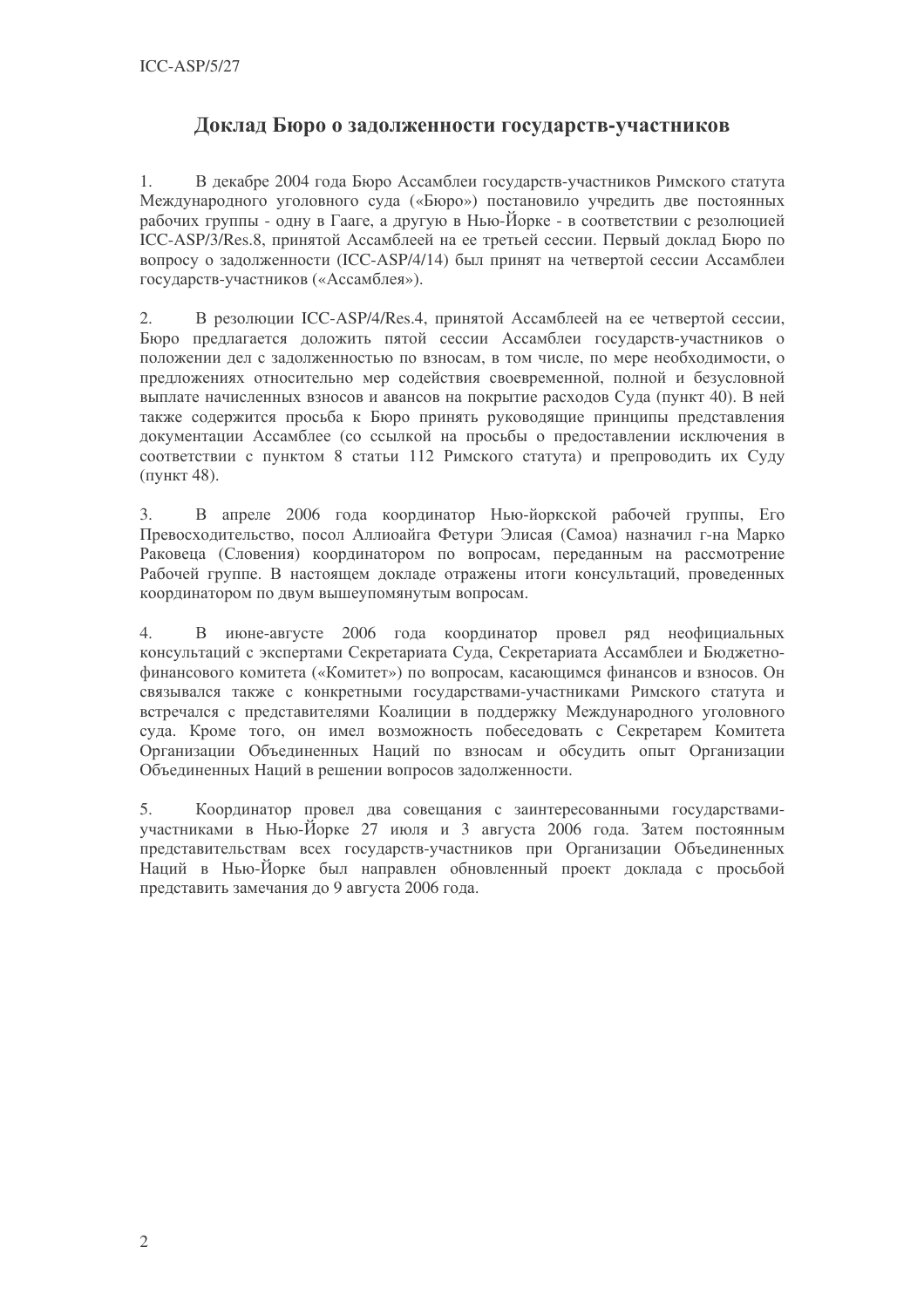#### **I. В Положение дел со взносами по состоянию на 7 августа 2006 года**

6. Ко времени составления настоящего доклада, т.е. в начале августа 2006 года, завершилось три финансовых периода Суда (2002/03, 2004 и 2005 годы) и наполовину истек четвертый финансовый период (2006 год). По состоянию на 7 августа 2006 года общая сумма невыплаченных взносов составляла 24 871 млн евро или 30% от утвержденного на 2006 год бюджета в размере 82,46 млн. евро. По состоянию на 31 июля 2006 года шесть государств-участников еще не перечислили своих взносов за предыдущие полные два года, а это означает, что до шести процентов членского состава может быть лишено права голоса<sup>1</sup>. В начале 2007 года количество государств, не имеющих права голоса, может значительно возрасти, поскольку к тому времени в качестве задолженности будут квалифицироваться неуплаченные взносы за 2005 и 2006 годы. Невыплаченные начисленные взносы по финансовым годам распределялись следующим образом<sup>2</sup>: за финансовый период 2002/03 года невыплаченные взносы составляли 11 066 евро (0,04% от бюджета этого года); в 2004 финансовом году -1,476 млн. евро (2,8% от бюджета этого года); в 2005 финансовом году -4,528 млн. евро  $(6.7\%$  от бюджета этого года), а в 2006 финансовом году – 18,417 млн. евро (22,5% от бюджета этого года)<sup>3</sup>. Представленное выше финансовое положение Суда (к началу августа 2006 года было получено 77,5% взносов за 2006 год) является несколько лучшим по сравнению с финансовым положением в предыдущие годы<sup>4</sup>. В докладе Бюджетно-финансового комитета о работе его шестой сессии<sup>5</sup> была выражена глубокая озабоченность по этому поводу, однако за последующие три месяца, как сказано выше, положение улучшилось. Наиболее существенно положение дел со взносами улучшилось в конце 2005 года и начале 2006 года непосредственно перед выборами новых судей Суда на возобновленной четвертой сессии Ассамблеи, состоявшейся в январе 2006 года в Нью-Йорке.

7. В ходе консультаций многие делегации выразили серьезную озабоченность в связи с неуплатой Суду начисленных взносов. Они подчеркнули тот факт, что по мнению Секретариата Суда существующая задолженность по взносам пока еще не нанесла какого-либо ущерба работе Суда (не вызвала кризиса наличности) только потому, что Суд недорасходовал средства в предыдущий период. Однако уже в начале следующего года ситуация, скорей всего, изменится. Соответственно, делегации рекомендовали принять дополнительные меры для поощрения государств к своевременной выплате их взносов.

<sup>&</sup>lt;sup>1</sup> Начисленные взносы и авансовые выплаты в Фонд оборотных средств рассчитываются на основе принятого бюджета и суммы Фонда оборотных средств, которая определяется Ассамблеей государств-участников. Затем Секретарь Суда информирует государства-участники об их обязательствах в отношении годовых начисленных взносов и авансовых выплат в Фонд оборотных средств (Официальные отчеты Ассамблеи государств-участников Римского статута Международного уголовного суда, первая сессия, Нью-Йорк, 3-10 сентября 2002 года (издание Организации Объединенных Наций, в продаже под No. R.03.V.2 и исправление), ICC-ASP/1/3, часть II.D, Финансовые положения и правила, положение 5.5.). В соответствии с положением 5.6 Финансовых положений и правил Суда начисленные взносы и авансы считаются причитающимися и подлежащими уплате сполна в течение 30 дней после получения первоначального сообщения Суда относительно установления начисленного взноса соответствующего правительства (январь каждого года). С 1 января следующего календарного года неуплаченный по этим взносам и авансам остаток считается просроченным на один год.

<sup>&</sup>lt;sup>2</sup> Бюджет Суда на 2002/03 год составлял 30 893 500 евро; на 2004 год - 53 071 846 евро; на 2005 год - 66 784 200 евро, а на 2006 год - 82 464 400 евро.

<sup>&</sup>lt;sup>3</sup> Только начисленные взносы; авансы в Фонд оборотного капитала не включены.

 $4$  «На конец июня 2005 года было получено лишь 69 процентов взносов, тогда как на тот же период 2004 года было получено порядка 65 процентов взносов», доклад Бюро о задолженности государств-участников (ICC-ASP/4/14), пункт 5.

 $5$  ICC-ASP/ $5/1$ , пункт 12.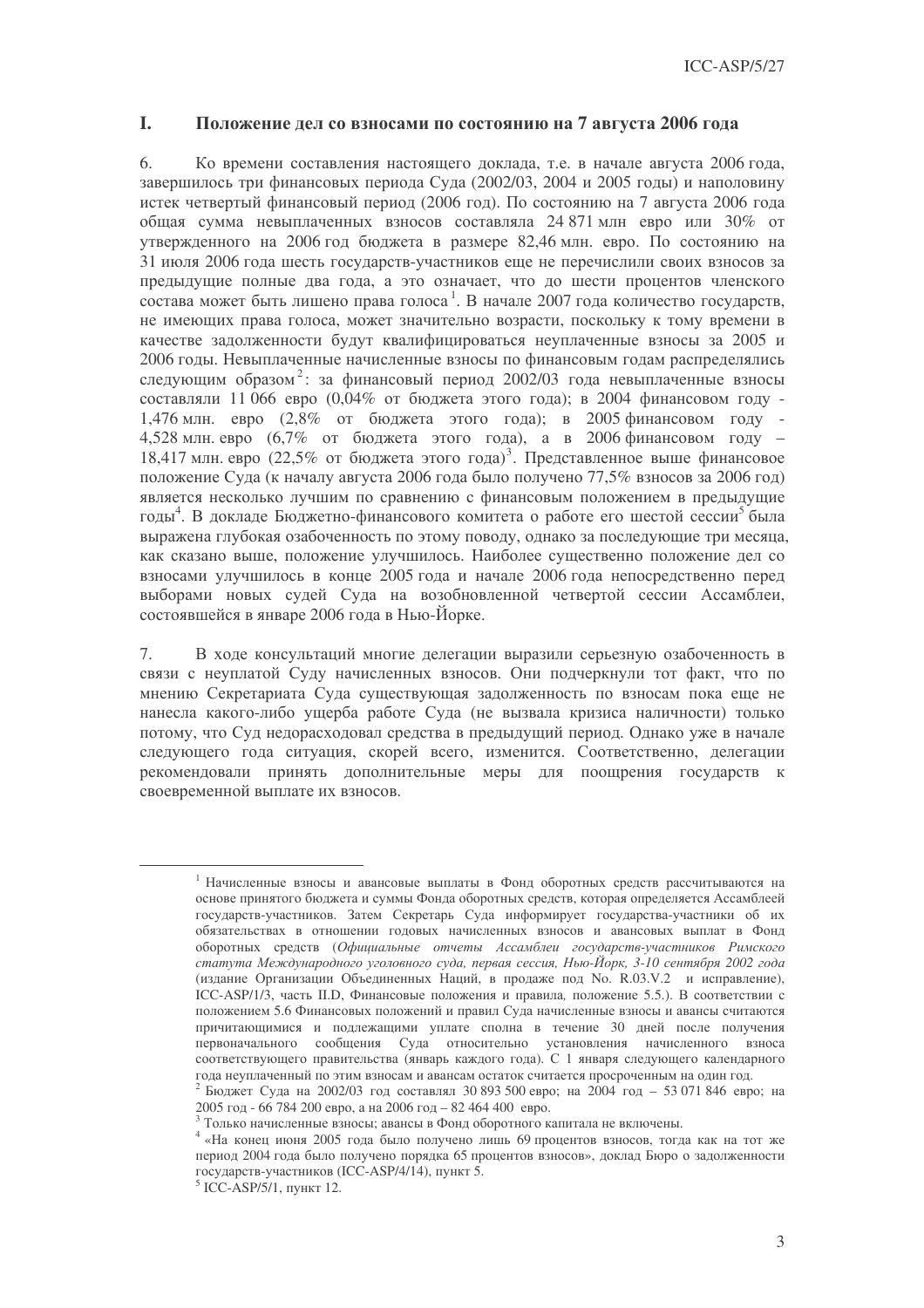8. Кроме того, ряд делегаций вновь отметили, что возможности так называемого «перекрестного заимствования» или перераспределения сумм (общепринятая практика в Организации Объединенных Наций) между разделами ассигнований бюджета Суда являются весьма ограниченными<sup>6</sup>. Таким образом, невыплата или задержка в выплате взносов может вызвать финансовые проблемы у Суда в будущем, и этот вопрос должен быть урегулирован Судом и государствами-участниками на ранней стадии. И, наконец, опыт других международных организаций свидетельствует о том, что по мере роста задолженности государств они оказываются менее способными и испытывают меньшее желание полностью покрыть эту задолженность, что может иметь серьезные долгосрочные последствия для Суда.

9. Когда координатор просил указать причины невыплаты или задержек в выплате взносов, государства неоднократно давали следующие разъяснения.

a) Невыплата взносов имела место по техническим причинам, в основном вследствие плохой внутренней координации между различными национальными учреждениями, отвечающими за связь с Судом;

невыплата взносов являлась следствием ограниченных денежных  $b)$ ресурсов, и по этой причине правительство было неспособно выполнить свои обязательства по общей сумме взносов в различные международные организации;

несоблюдение сроков выплаты взносов объясняется плохим бюджетным  $\mathcal{C}$ ) планированием в ряде государств. Средства резервируются на конец, а не начало года.

10. Однако государства-участники, участвовавшие в этих консультациях, заявили о своей решительной поддержке Суда, и несколько государств, имеющих задолженность по взносам, взяли на себя обязательство погасить свою задолженность в ближайшее время.

#### **II.** Рекомендации

#### Содействие своевременной, полной и безусловной выплате взносов

 $11.$ В пункте 40 резолюции ICC-ASP/4/Res.4 Ассамблея просила Бюро предложить меры по содействию своевременной выплате взносов. Кроме того, в ходе консультаций, организованных координатором, представители государств-участников подчеркнули, что следует сделать все возможное для обеспечения своевременной, полной и безусловной выплаты взносов. Многие делегации высказали мнение, что Суду следует принять дополнительные меры для поощрения государств к своевременной выплате B3HOCOB.

<sup>&</sup>lt;sup>6</sup> Официальные отчеты Ассамблеи государств-участников Римского статута Международного уголовного суда, первая сессия, Нью-Йорк, 3-10 сентября 2002 года (издание Оргранизации Объелиненных Наций, в продаже No. R.03.V.2 и исправление), часть II.D. Финансовые положения и правила, положение 4.8.

 $\frac{7}{7}$  Приведенные причины несколько отличаются от тех, которые были названы предыдущему координатору (ICC-ASP/4/14, пункт 6).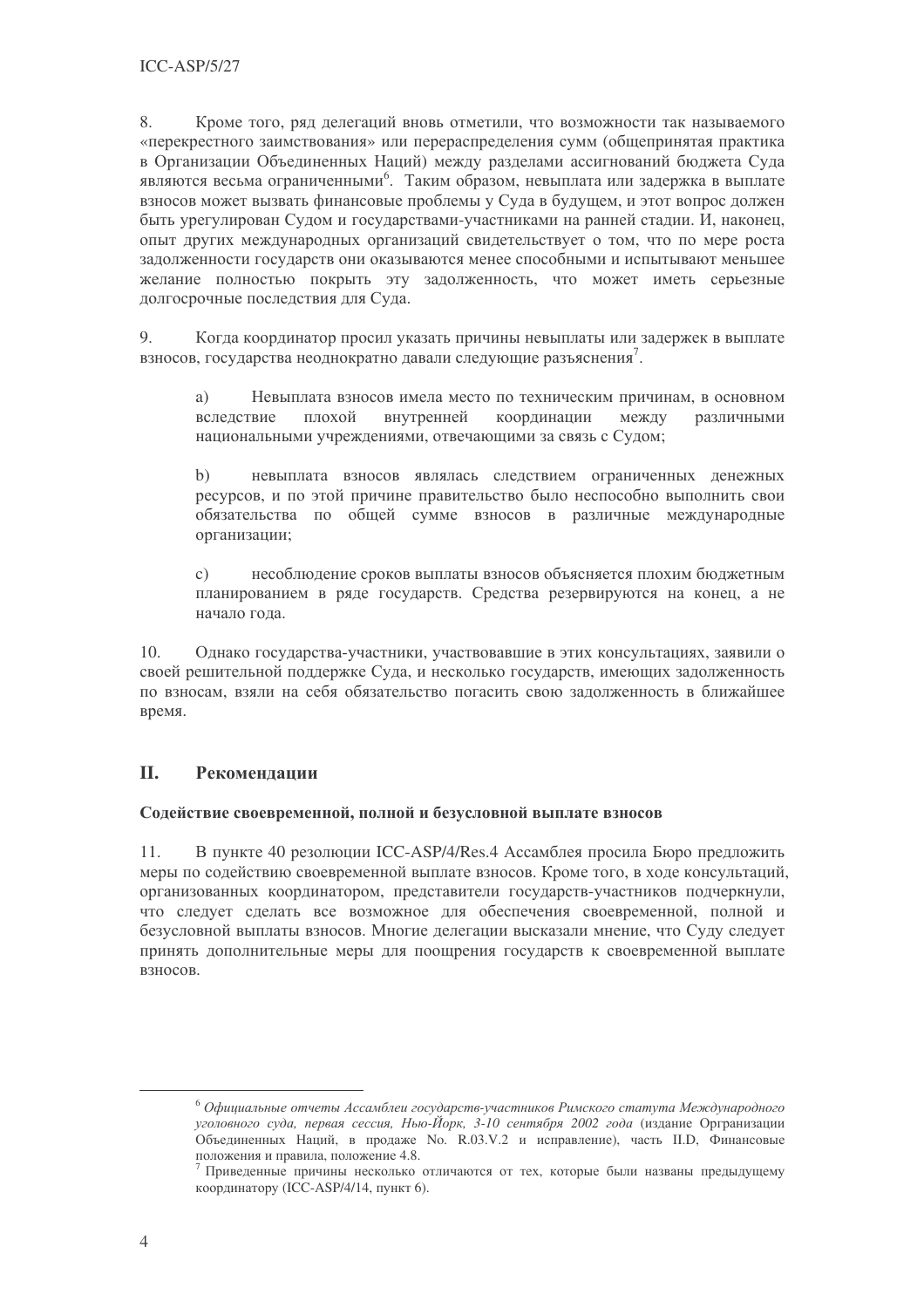12. В Римском статуте Международного уголовного суда уже предусмотрена мера стимулирования своевременной выплаты взносов, а именно содержится положение о том, что государство-участник, имеющее задолженность, может утратить право голоса (пункт 8 статьи 112). Кроме того, в отношении распределения избытка средств между госуларствами-участниками в положении 4.7 Финансовых положений и правил Сула с поправками, внесенными в него резолюцией ICC-ASP/3/Res.4, предусматривается, что любой бюджетный избыток наличности, имеющийся по состоянию на конец любого финансового периода, распределяется между государствами-участниками пропорционально шкале взносов и возвращается тем государствам-участникам, которые полностью уплатили свои взносы за соответствующий финансовый период. Естественно, государства-участники, не выплатившие взносы, не будут участвовать в распределении каких-либо денежных средств, а суммы их (невыплаченных) начисленных взносов будут учитываться как задолженность. Однако по причине невыплаты ими своих взносов фактический избыток будет меньшим, чем подсчитанная разница между предусмотренными в бюджете и фактическими расходами (первоначальная сумма по бюджету минус сумма, фактически израсходованная к концу финансового периода)<sup>8</sup>. Таким образом, в случае образования избытка наличности государства-участники, уплатившие свои взносы, получат меньше, чем им причитается<sup>9</sup>.

В организациях системы Организации Объединенных Наций и других 13. многосторонних и региональных организациях неоднократно рассматривались и другие меры стимулирования погашения залолженности<sup>10</sup>. Тем временем, залержки в выплате или невыплата взносов по различным причинам по-прежнему являются серьезным вызовом для многих международных и региональных организаций. Необходимо подчеркнуть, что для значительного большинства государств-участников Римского статута взносы в бюджет Суда представляют собой относительно незначительные  $CVMMbl<sup>11</sup>$ .

 $14.$ Коалиция в поддержку Международного уголовного суда подготовила проект исследовательского документа по мерам стимулирования своевременных выплат, применяемых другими международными организациями. Перед участниками выступил также Секретарь Комитета по взносам г-н Марк Джилпин, который рассказал о практике Организации Объединенных Наций в этой области.

15. Рабочая группа обсудила упомянутые разнообразные меры стимулирования, которые могли бы способствовать своевременным выплатам в бюджет Суда. Однако участники высказали противоречивые мнения относительно тех мер, которые могли бы быть приняты Судом. Одни придерживались того мнения, что Суду следует серьезно рассмотреть возможность принятия некоторых из этих дополнительных мер стимулирования (например, онлайновая публикация информации о положении дел с

 $8$  Там же, положение 4.6.

<sup>9</sup> Например, в финансовый период 2004 года свободный от обязательств остаток составлял 9 876 000 евро. Государство-участник, чей взнос за этот финансовый период был полностью выплачен и согласно шкале начислений составлял 2,5%, должно получить 246 900 евро. Однако ввиду невыплаты взносов другими государствами в размере 4 450 000 евро, это государство получит только 135 650 евро.

<sup>&</sup>lt;sup>10</sup> См., например, доклад Комитета Организации Объединенных Наций по взносам, в котором содержится информация о некоторых многолетних планах выплат и мерах по стимулированию и санкциях, применяемых организациями системы Организации Объединенных Наций и другими многосторонними и региональными организациями (документ Организации Объединенных Наций A/56/11/Add.1) или недавно вышедший доклад Комитета по взносам о мерах стимулирования погашения залолженности (локумент Организации Объединенных Наций А/59/11).

 $11$  Задолженность ряда государств составляет менее 10 000 евро, и внесение таких сумм не должно являться слишком обременительным для этих государств.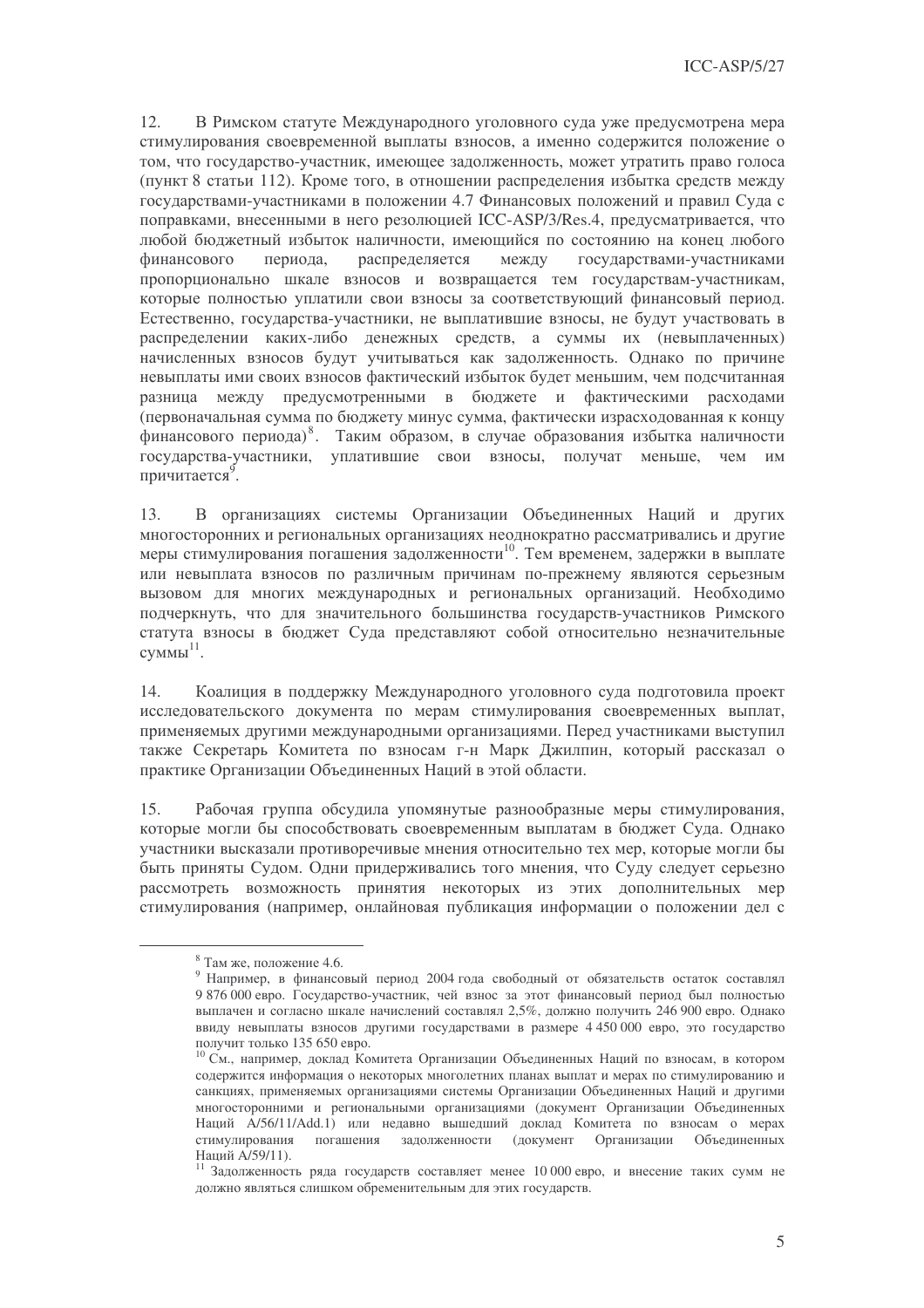задолженностью, взимание определенного процента с суммы задолженности, предложение скидок в случае ранней выплаты, представление планов уплаты), тогда как другие выразили озабоченность в связи с такими мерами и усомнились в их практической полезности. Они высказали мнение, что такие меры стимулирования возложат дополнительную нагрузку на Секретариат Суда и/или Секретариат Ассамблеи и увеличат их расходы, хотя и окажут весьма ограниченное воздействие на своевременную выплату взносов. Эти делегации предпочли в этой связи, чтобы соответствующие меры ограничивались рассмотрением Секретариатом Суда и/или Секретариатом Ассамблеи этого вопроса на двусторонней основе с государствами, имеющими задолженность, с целью обеспечения погашения этой задолженности.

Рабочая группа довольно подробно обсудила, в частности, вопрос о том,  $16.$ должна ли предаваться огласке информация о задолженности, например путем опубликования перечня государств-участников, имеющих задолженность, на веб-сайте Суда. Ряд делегаций возразили против такого опубликования, усомнившись в его практической полезности, поскольку оно может излишне политизировать и без того деликатный вопрос задолженности. Другие поддержали эту идею, поскольку не видели причин, по которым такая фактическая информация о финансовом положении Суда не должна предоставляться широкой общественности. Они отметили важность наличия у общественности доступа к такой информации, поскольку это может фактически способствовать усилиям, направленным на обеспечение своевременных выплат. Идея онлайнового представления информации согласуется с общими усилиями по повышению транспарентности во всех вопросах, касающихся Сула. Было также отмечено, что регулярное публикование информации о финансовом положении Суда, включая положение дел с уплатой взносов государствами-участниками, является обычной практикой во многих международных организациях и тем более в Организации Объединенных Наций. И, наконец, они напомнили о том, что такая информация будет в любом случае предоставляться общественности в форме официального документа во время проведения ежегодной сессии Ассамблеи. Одна из делегаций высказала мнение, что политическая приемлемость публикации информации о задолженности на веб-сайте Суда, возможно, увеличится, если она будет носить более неофициальный характер, например, иметь форму информационной записки и ограничиваться указанием суммы, подлежащей уплате, и фактически уплаченных сумм, а не сумм задолженности.

17. Таким образом, на данной стадии координатор сконцентрировал внимание в ходе прений лишь на нескольких мерах стимулирования, а именно на тех из них, которые оказались в целом приемлемыми для всех делегаций. Однако в случае изменения общей суммы задолженности и финансового положения Суда государстваучастники, возможно, пожелают провести необходимый анализ, прежде чем предлагать дополнительные меры в будущем.

Рабочая группа решила, что в рамках сводной резолюции на пятой сессии 18. Ассамблеи можно было бы рассмотреть и принять следующие предложения:

#### Рекомендация 1

Секретариату Суда («Секретариат Суда») следует представлять государствам-участникам на ежеквартальной основе обновленную информационную записку о взносах, полученных от государствучастников со времени вступления в силу Римского статута для каждого государства-участника, когда это применимо, с целью повышения транспарентности процесса управления работой Суда и предоставления государствам-участникам новой информации о финансовом положении Суда. Такое уведомление должно направляться в столицы, а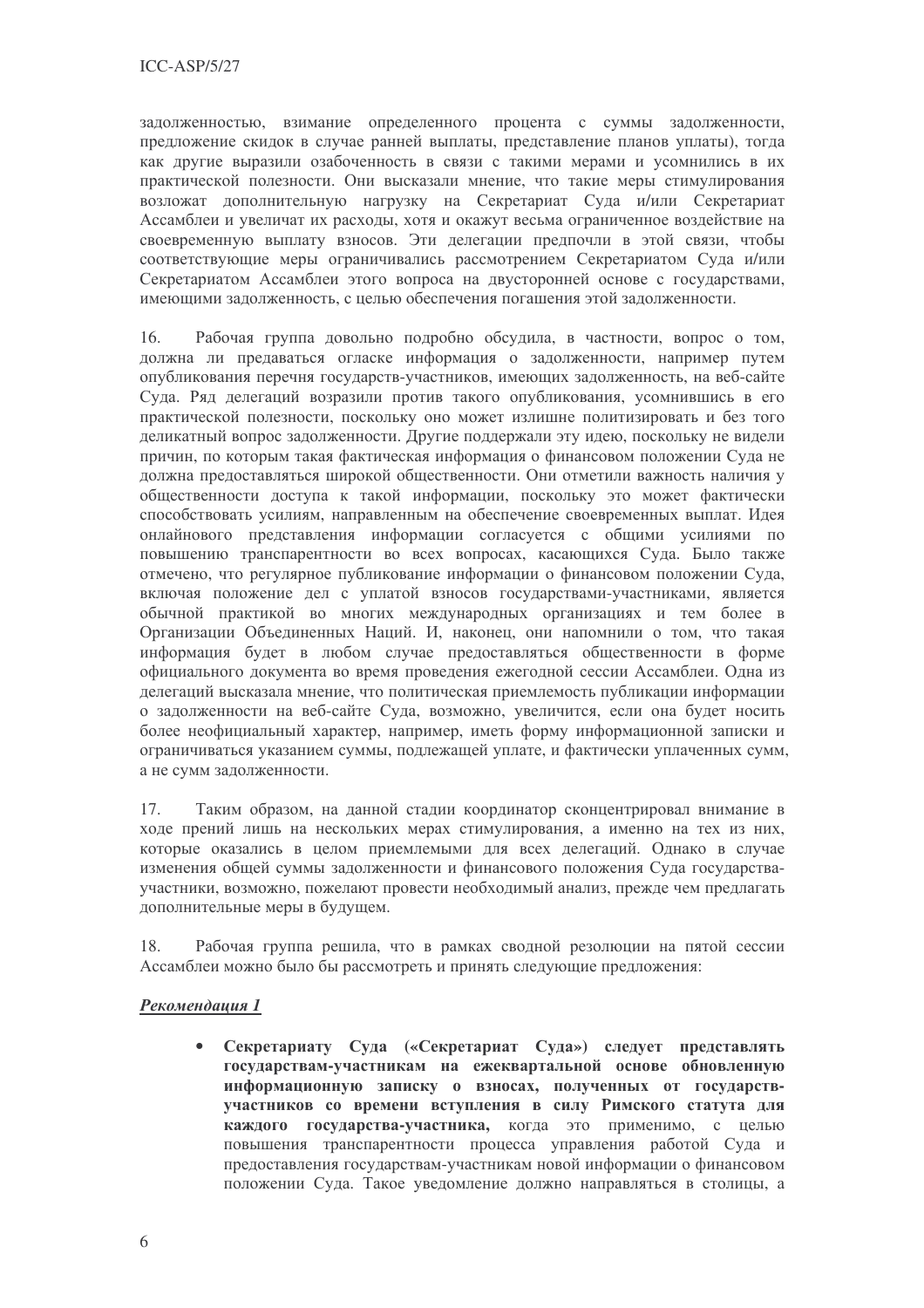также соответствующие посольства и постоянные представительства в Гааге и Нью-Йорке. Для обеспечения получения соответствующими лицами необходимой информации и принятия ими соответствующих мер на ее основе, возможно, необходимо будет устанавливать контакт с рядом прелставителей госуларства-участника.

#### Рекомендация 2

Бюро, а также отдельные государства-участники должны по мере  $\bullet$ необходимости продолжать заниматься вопросом финансового положения Суда в своих двусторонних контактах с другими государствами-участниками и подчеркивать важность своевременной выплаты взносов для эффективного функционирования Суда. Важно доводить до сведения представителей государств-участников, имеющих задолженность, эти факты и информацию о возможных последствиях невыплаты или залержек с выплатой взносов для Суда и побудить их связаться с соответствующими органами своих собственных правительств.

#### Рекомендация 3

 $\bullet$ В целях содействия улучшению связи между Судом и государствамиучастниками в вопросах внесения взносов государства-участники должны предоставлять Секретариату на ежегодной основе и по просьбе Суда информацию (имя и подробные сведения для установления контактов) о лице, отвечающем за фактические платежи Суду. Такая информация могла бы сопровождаться предоставляемой на добровольной основе информацией о том, когда государство-участник планирует перевести свой финансовый взнос Суду.

#### Рекомендация 4

Суд должен и впредь заранее предоставлять государствам-участникам  $\bullet$ информацию о своем финансовом положении и о текущем планировании в отношении бюджета на следующий финансовый период. Без ущерба для соответствующих рекомендаций Бюджетнофинансового Комитета и решений Ассамблеи государств-участников такая своевременная информация должна давать государствам-участникам возможность принимать необходимые меры предосторожности, которые позволят им без задержек выплачивать свои взносы.

#### Рекомендация 5

Бюро Ассамблеи государств-участников должно рассматривать ситуацию с  $\bullet$ выплатами, получаемыми на регулярной основе в течение финансового года Суда, и рассматривать по мере необходимости дополнительные меры по стимулированию выплат государствами-участниками своих взносов.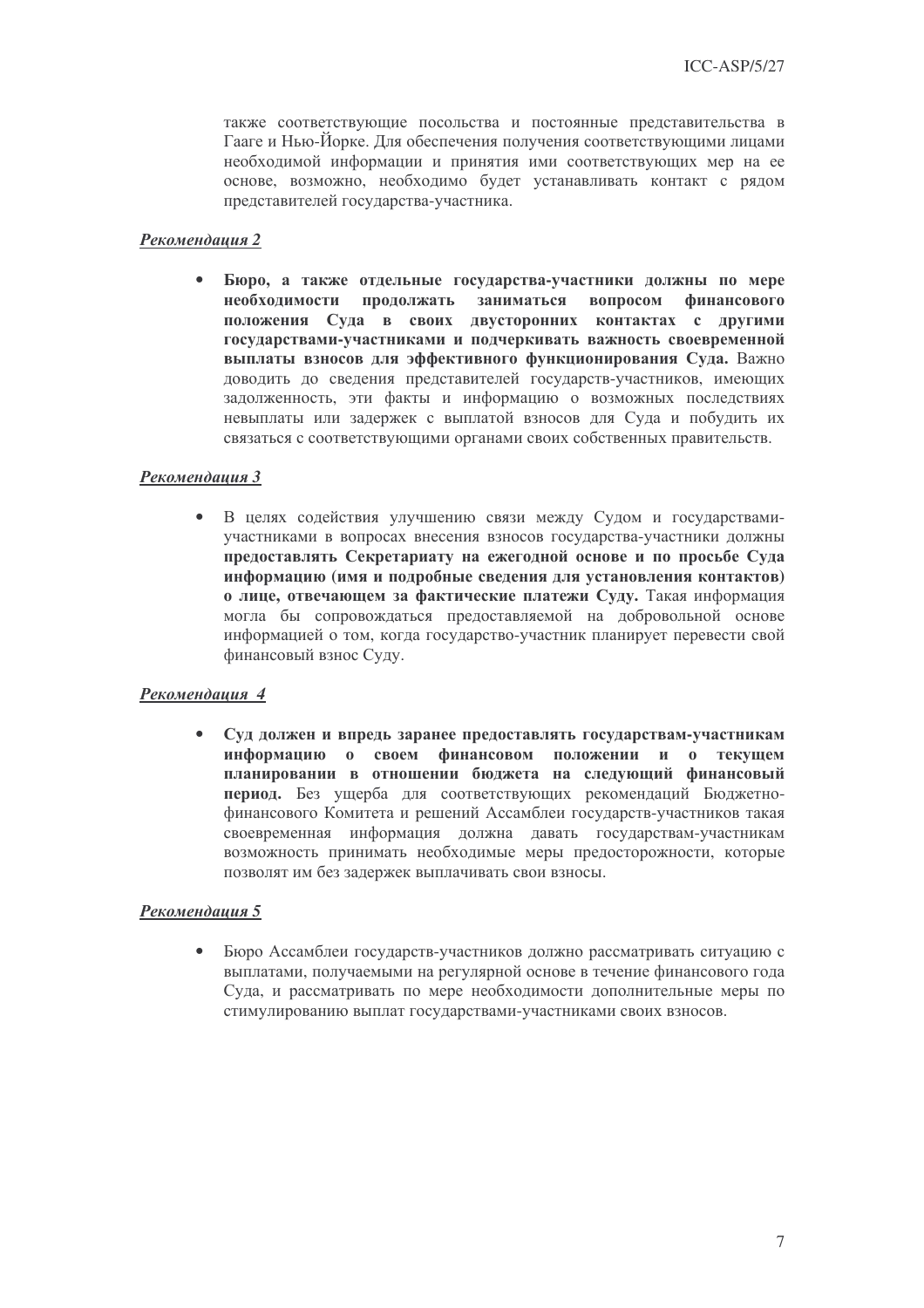#### Просьбы об изъятии из-под действия положения об утрате права голоса

В пункте 8 статьи 112 Римского статута предусматривается, что государство-19. участник, имеющее задолженность по выплате своих финансовых взносов, может утратить свое право голоса, если сумма его задолженности равняется или превышает сумму причитающихся с него взносов за предыдущие два полных года<sup>12</sup>. Согласно положениям 5.5 и 5.6 Финансовых положений и правил Суда с поправками, внесенными резолюцией ICC-ASP/4/Res.10, «взносы» включают начисленные взносы и авансы в Фонд оборотных средств или в Фонд для покрытия непредвиденных расходов.

В пункте 19 локлала ICC-ASP/4/14 отмечалось, что положение об утрате права 20. голоса вступает в силу ipso jure<sup>13</sup>. Бюджетно-финансовый комитет, похоже, согласен с тем, что пункт 8 статьи 112 Римского статута должен применяться точно так же, когда он рекомендовал периодически информировать государства-участники о тех государствах, которые утратили право голоса, и о государствах, которые восстановили свое право голоса после погашения своей задолженности.

21. Что касается просьб о предоставлении исключения, то пункт 8 статьи 112 Римского статута и пункт 42 постановляющий части резолюции ICC-ASP/4/Res.4 содержит настоятельный призыв ко всем государствам-участникам, имеющим задолженность и испрашивающим исключение, представлять по возможности наиболее полную вспомогательную информацию, в частности информацию о совокупных экономических показателях, государственных доходах и расходах, средствах в иностранной валюте, задолженности, трудностях в области выполнения внутренних или международных финансовых обязательств и любую другую информацию, которая может подтвердить верность заявления о том, что несовершение необходимых платежей объяснялось условиями, не зависящими от государств-участников<sup>14</sup>.

В пункте 43 постановляющей части резолюции ICC-ASP/4/Res.4 говорится 22. далее, что вышеуказанная информация должна представляться Секретариату Ассамблеи по крайней мере за месяц до начала сессии Бюджетно-финансового комитета. Затем Бюджетно-финансовый комитет консультируется с Ассамблеей государств-участников, прежде чем Ассамблея принимает решение по каким-либо просьбам в отношении предоставления исключения в связи с утратой права голоса (пункт 44). Такая процедура применяется начиная с пятой сессии Ассамблеи государств-участников (пункт 45).

В пункте 16 доклада о работе своей шестой сессии (ICC-ASP/5/1) Бюджетно-23. финансовый комитет разработал процедуры рассмотрения просьб о предоставлении исключения. Комитет согласился с тем, что Председателю следует обратиться к трем членам Комитета с просьбой собраться на один или два дня непосредственно перед седьмой сессией для рассмотрения просьб об исключении в соответствии с решением Ассамблеи. Три члена Комитета будут собираться в неофициальном порядке и представлять свои заключения Комитету как единое целое. В свою очередь, Комитет будет принимать рекомендации для Ассамблеи. Такая система будет применяться

<sup>&</sup>lt;sup>12</sup> Пункт 8 статьи 112 Римского статута: «Государство-участник, имеющее задолженность по выплате взносов для покрытия расходов Суда, не имеет права голоса в Ассамблее и в Бюро, если сумма его задолженности равняется или превышает сумму причитающихся с него взносов за предыдущие два полных года. Ассамблея тем не менее может разрешить такому государствуучастнику принимать участие в голосовании в Ассамблее и в Бюро, если она убедится в том, что неуплата вызвана обстоятельствами, не зависящими от государства-участника».

<sup>&</sup>lt;sup>13</sup> TOMVILLAT, «Art. 19 N 15-25», in B. Simma (ed.), *The Charter of the United Nations* (2nd edition,  $2002$ ).

<sup>14</sup> Это такие же руководящие принципы, как и те, что были приняты Генеральной Ассамблеей Организации Объединенных Наций в ее резолюции 54/237 С от 23 декабря 1999 года.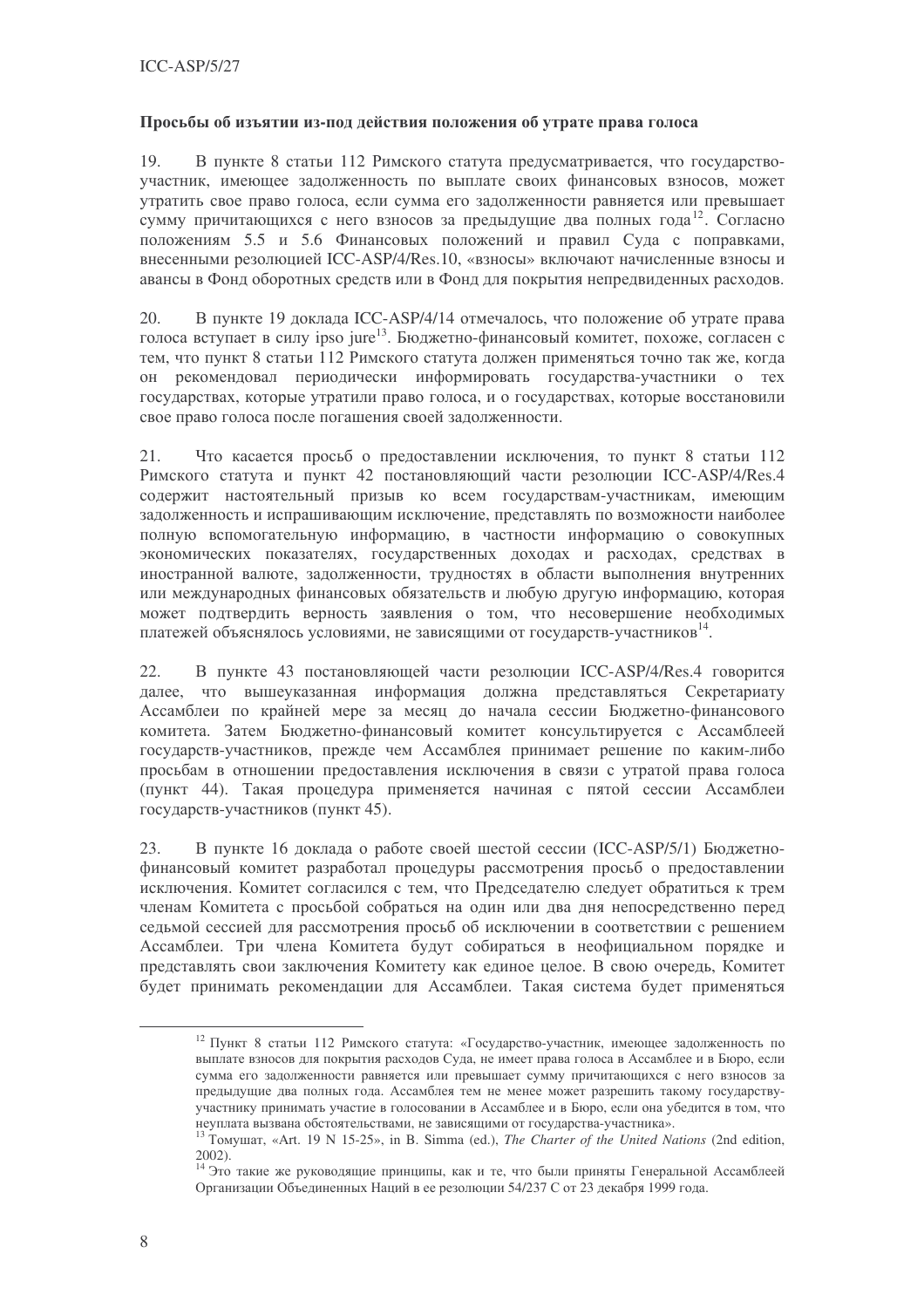первоначально в 2006 году, а затем будет рассмотрена Комитетом. В пункте 17 доклада Комитета говорится далее, что вышеупомянутые три члена, назначенных для рассмотрения просьб об исключении, должны также рассмотреть этот вопрос перед сельмой сессией Комитета<sup>15</sup>.

24. В пункте 48 постановляющей части своей резолюции ICC-ASP/4/Res.4 Ассамблея просила Бюро принять руководящие принципы представления документации Ассамблее<sup>16</sup>. Поэтому Рабочая группа обсудила вопрос о том, какие дополнительные руководящие принципы могли бы быть разработаны в отношении возможного исключения на случай утраты права голоса.

25. Этот вопрос уже обсуждался в 2005 году (см. доклад, содержащийся в документе ICC-ASP/4/14). Отмечалось, что взносы государств-участников в бюджет Суда значительно меньше взносов государств-членов Организации Объединенных Наций в бюджет организации. Таким образом, просьба представлять такую же информацию в обоснование изъятия из-под действия положения об утрате права голоса на Ассамблее государств-участников Римского статута может показаться непрактичной или слишком строгой.

26. Отмечалось, что вопрос об утрате права голоса может трактоваться по-разному. Хотя, с одной стороны, это действительно может служить стимулом для своевременной выплаты соответствующими государствами-участниками своих взносов, с другой стороны, лишение государств-участников права участвовать в голосовании, в том числе на выборах, в Ассамблее может быть неправильно понято как свилетельство отсутствия политической приверженности соответствующего государства работе Суда, хотя на самом деле причины неуплаты носят скорее финансовый характер.

27. Однако некоторые делегации настойчиво предостерегали от ослабления единственной меры борьбы с неуплатой, предусмотренной в Римском статуте, путем предоставления слишком легкого способа ухода от договорных обязательств, которые каждое государство-участник сознательно берет на себя, когда оно присоединяется к Статуту.

Подчеркивалось также, что государства-участники должны приводить 28. исчерпывающие аргументы в поддержку своего заявления о том, что несовершение необходимых платежей объяснялось условиями, не зависящими от них.

29. Поскольку сведение воедино необходимых документов в поддержку заявления о предоставлении исключения может оказаться трудной задачей, Секретариат должен заблаговременно (т.е. с середины января по середину июня) уведомлять государстваучастники, которые могут утратить свое право голоса на сессии Ассамблеи, с тем чтобы у государств было достаточно времени для подготовки. Государствам следует обрашаться с просьбой представлять свои просьбы о предоставлении исключения за один месяц до сессии Бюджетно-финансового комитета. Комитет собирается два раза в год - в апреле и в октябре. Поэтому государствам-участникам необходимо будет

<sup>&</sup>lt;sup>15</sup> В пункте 15 доклада о работе своей шестой сессии (ICC-ASP/5/1) Комитет подчеркнул, что он не сможет надлежащим образом выполнить задачу, возложенную на него Ассамблеей, в течение пятидневной сессии, которую Комитет проводит в октябре каждого года. Комитет выразил озабоченность по поводу того, что объем работы по рассмотрению бюджета, вопроса о помещениях, финансовых счетов и других нерассмотренных бюджетных и административных вопросов, уже стал слишком большим для того, чтобы Комитет смог предоставить Ассамблее качественную информацию в соответствии со своими полномочиями. Однако Комитет хотел бы избежать, по мере возможности, продления своей октябрьской сессии.

<sup>&</sup>lt;sup>16</sup> См. также пункт 17 доклада Бюджетно-финансового комитета о работе его шестой сессии  $(ICC-ASP/5/1).$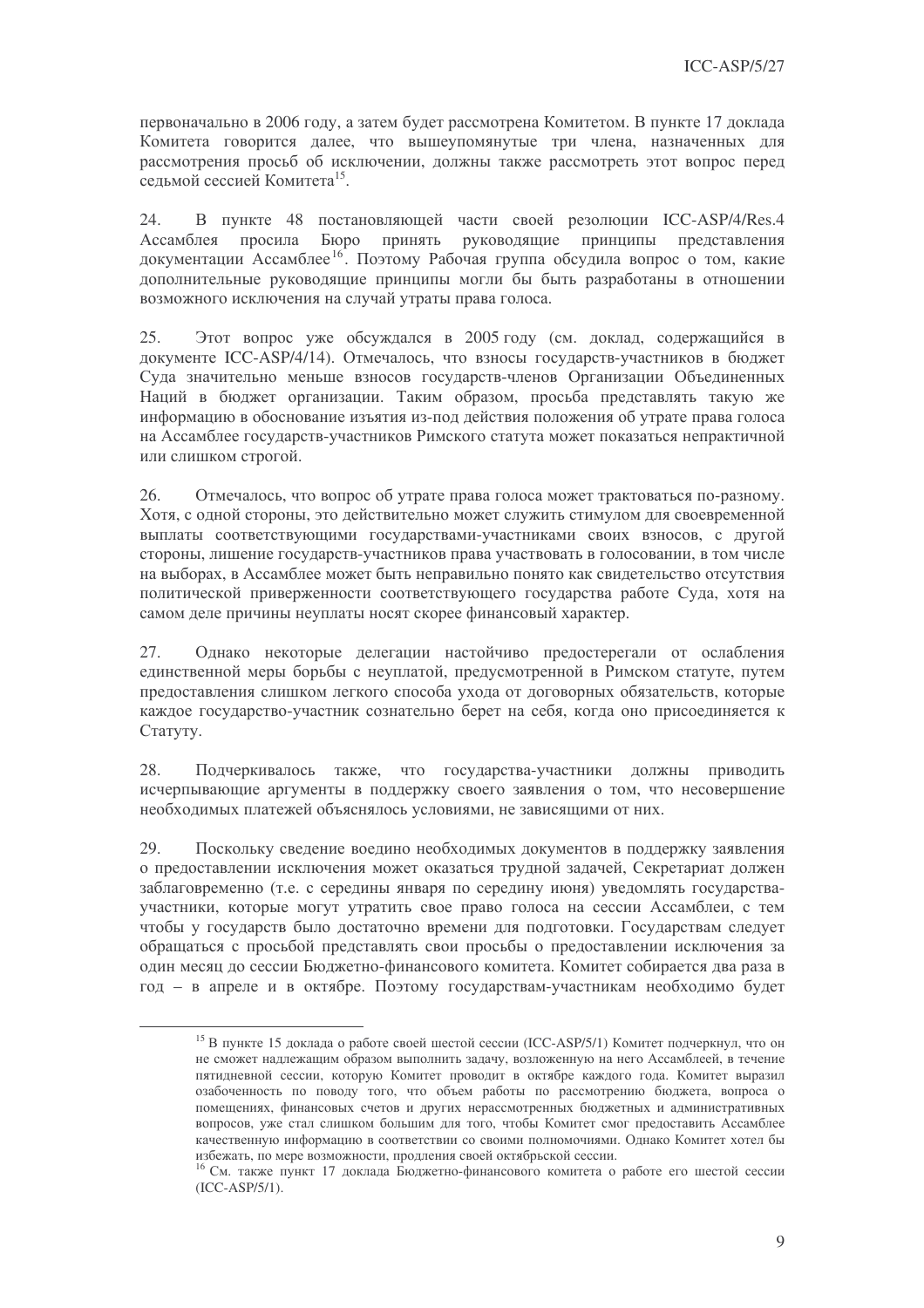представлять просьбы об исключении не позднее начала марта или начала сентября каждого года, с тем чтобы дать возможность надлежащим образом рассмотреть их и гарантировать своевременное принятие решения Ассамблеей.

 $30<sup>°</sup>$ Однако вопрос о том, как поступать в случае государств, у которых возникает задолженность с 1 января и которые должны утратить право голоса с этого месяца, остается открытым, поскольку представляется, что такие государства, вероятно, не имеют возможности просить Комитет (который проводит заседания только в апреле и октябре) о предоставлении исключения. Этот вопрос становится особенно важным, если на возобновленной сессии в период с января по апрель должны проводиться выборы или какое-либо голосование (как это было в январе 2006 года, когда проходили вторые выборы судей). Вполне очевидно, что в такой ситуации государства-участники должны будут направлять просьбы об изъятии из положения о лишении права голоса за месяц до октябрьской сессии Комитета в предшествующем году. Секретариату следует обратить на это внимание государств-участников, у которых может возникнуть задолженность с 1 января следующего года, в своем сообщении, направляемом в середине июня<sup>17</sup>.

 $31$ Рабочая группа согласилась с тем, что следующие руководящие принципы в отношении просьб об исключении могли бы быть рассмотрены на предмет их принятия Ассамблеей в сводной резолюции на ее пятой сессии:

#### Рекомендашия 6

 $\bullet$ Государство-участник, испрашивающее изъятие **ИЗ** правила, касающегося лишения права голоса согласно пункту 8 статьи 112 Римского статута, представляет информацию и/или документацию (в соответствии с пунктом 42 постановляющей части резолюции ICC/4/Res.4), которые будут обосновывать и полностью подтверждать верность заявления о том, что несовершение необходимых платежей объяснялось условиями, не зависящими от соответствующего государстваучастника.

### Рекомендация 7

Государство-участник может представить документацию, которая предоставлялась ранее где-либо еще для аналогичных целей. Решение другой организации относительно утраты права голоса вследствие неуплаты взносов должным образом учитывается Ассамблеей, но без ущерба для ее собственного решения.

### Рекомендация 8

По мере возможности просьбы должны сопровождаться планом выплат  $\bullet$ ДРУГИМ политическим обязательством испрашивающего ипи государства относительно решения этого вопроса и принятия конкретных мер для скорейшего произведения выплат. Хотя каждая страна сама принимает решение о подготовке конкретного плана выплат, предоставление плана выплат в погашение задолженности существенно повышает вероятность предоставления разрешения участвовать в голосовании.

<sup>17</sup> См. также пункты 16 и 19 доклада Бюджетно-финансового комитета о работе его седьмой сессии (ICC-ASP/5/23 и Add.1).